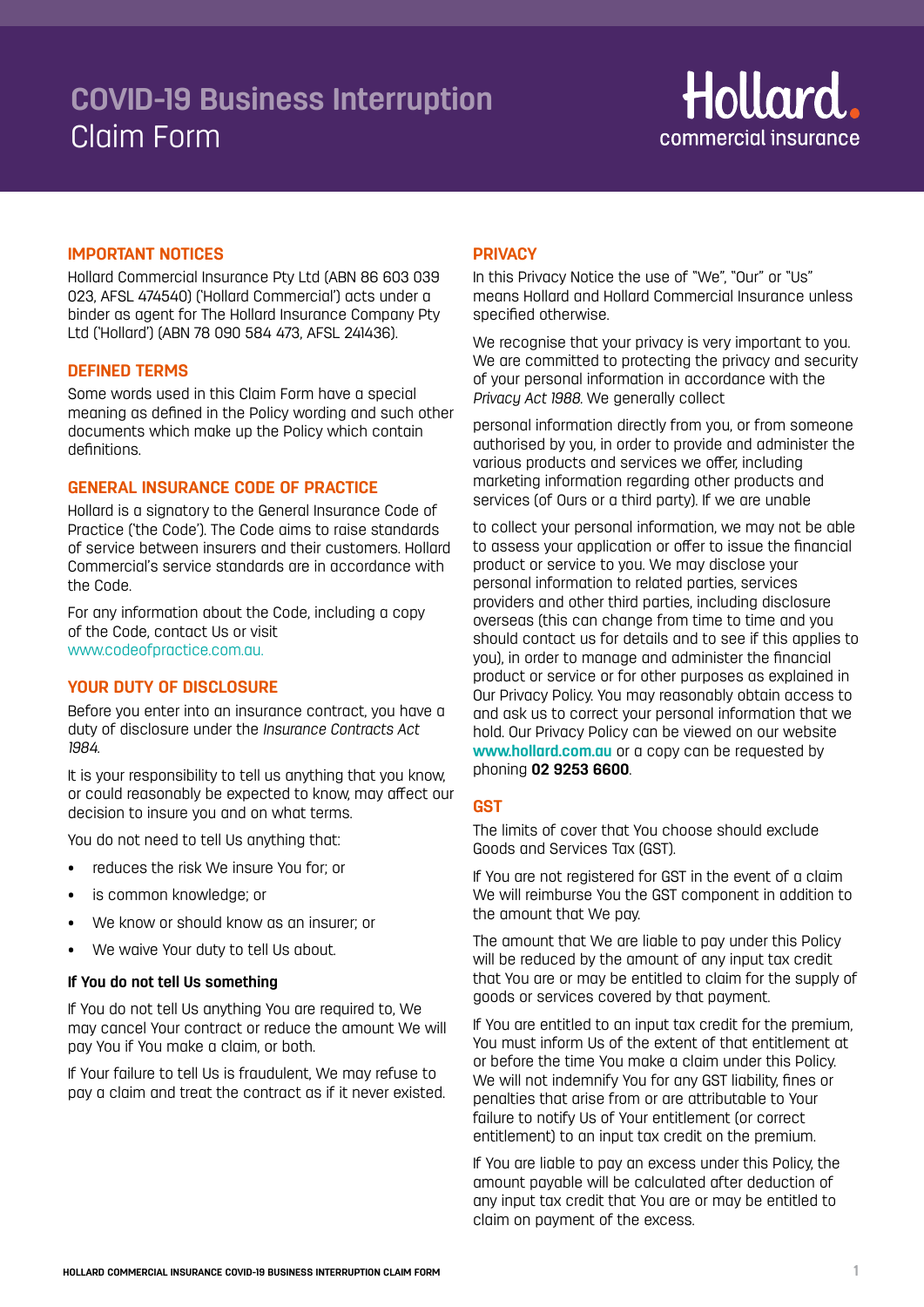

# **DISPUTE RESOLUTION PROCESS**

We welcome every opportunity to resolve any concerns You may have with Our products or service. In the first instance contact Your insurance broker.

If Your concern is still not resolved to Your satisfaction please contact Hollard Commercial at:

**Tel:** 02 9253 6600

**Email:** resolution@hollard.com.au

**Mail:** Locked Bag 2010, St Leonards, NSW 1590

Please refer to Your Policy or Hollard Commercial's Complaints Procedure for full details of Our Dispute Resolution Process.

Please send completed claim form to biclaims@hollardcommercial.com.au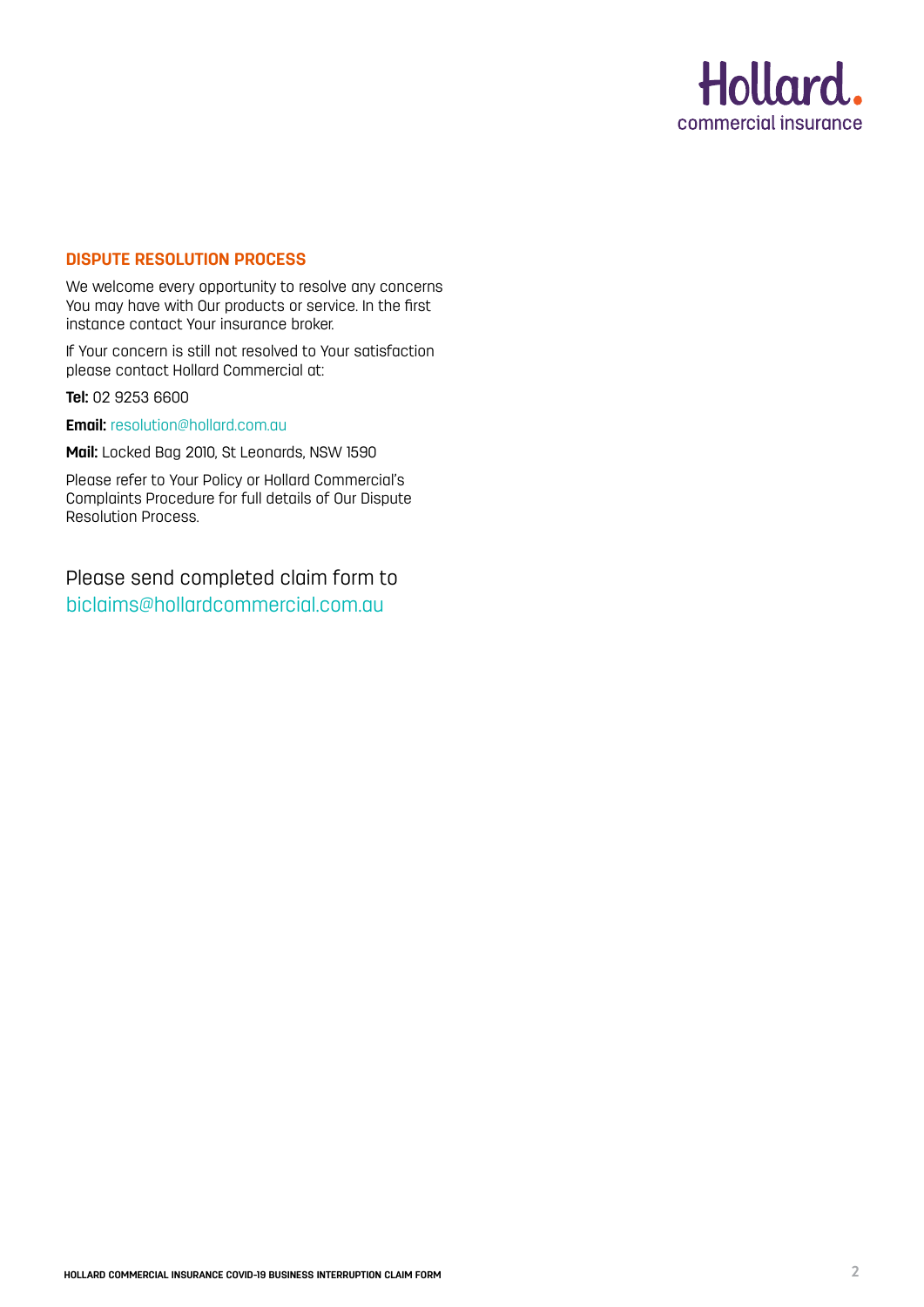# **COVID-19 Business Interruption**  Claim Form



The issue or acceptance of this form is not to be construed as an admission of liability on the part of the company.

Please provide complete details to the questions asked on this form. If there is insufficient space or your answers please attach a separate page.

## **1. YOUR DETAILS**

Policy Number

Name of Insured

**Occupation** 

Postal Address

Post Code Phone Number Work/Mobile Number

Email Address

# **2. INCIDENT DETAILS**

Date of Occurrence Time / / : DD/MM/YYYY

Where did the event occur?

Post Code

Did you receive an order to shut down your business?

 $\Box$  No  $\Box$  Yes If yes, please provide details of the order (please attach a copy of the order as part of the claims submission)

Are you claiming for interruption to your business due a localised COVID-19 outbreak within 20 kilometres of your location?

 $\Box$  No  $\Box$  Yes If yes, please provide specifics of where the infected person was located (please attach to your submission any evidence of location of the outbreak).

Period of your business interruption claim:

| Date from: |  |  |  |
|------------|--|--|--|
| DD/MM/YYYY |  |  |  |

ŗ Please provide a brief description of the impact to business including details of interruption period being claimed:

Claims relating to a loss arising from Business Interruption will require a number of documents and information so that we can assess the claim.

Please visit our Business Interruption Claims Page to download a list of the documents required as evidence of loss for the BI claim.

**• [Visit our Business Interruption Claims](https://www.hollardcommercial.com.au/claims/business-interruption-online-claims/) Information page**

To access all the information support and resources, documents required, including the claim form

**• [Documents List](https://www.hollardcommercial.com.au/media/2082/business-interruption-claims-documents-required.pdf)**

A list of documents we need from your clients

Please note that we may require additional information not listed within the Business Interruption Required Documents List to assess your loss.

Please note Hollard policyholders' future premiums will not be impacted by Business Interruption COVID-19 claims being lodged, denied, or paid.